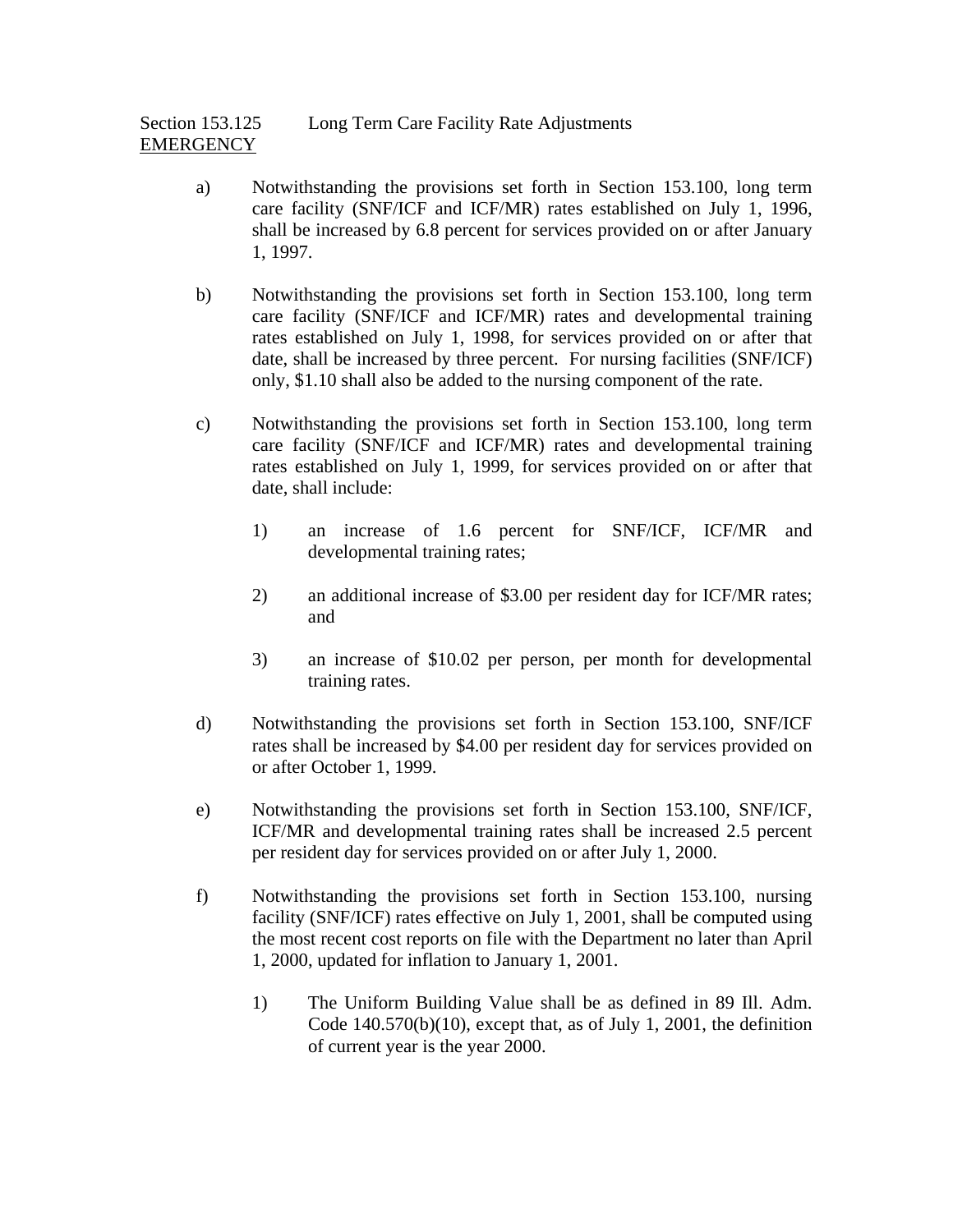- 2) The real estate tax bill that was due to be paid in 1999 by the nursing facility shall be used in determination of the capital component of the rate. The real estate tax component shall be removed from the capital rate if the facility's status changes so as to be exempt from assessment to pay real estate taxes.
- 3) For rates effective July 1, 2001, only, rates shall be the greater of the rate computed for July 1, 2001, or the rate effective on June 30, 2001.
- 4) All accounting records and other documentation necessary to support the costs and other information reported on the cost report to be used in accordance with rate setting under Section 153.125(f) shall be kept for a minimum of two years after the Department's final payment using rates that were based in part on that cost report.
- g) Notwithstanding the provisions set forth in Section 153.100, intermediate care facilities for persons with developmental disabilities (ICF/MR), including skilled nursing facilities for persons under 22 years of age (SNF/Ped), shall receive an increase in rates for residential services equal to a statewide average of 7.85 percent. Residential rates taking effect March 1, 2001, for services provided on or after that date, shall include an increase of 11.01 percent to the residential program rate component and an increase of 3.33 percent to the residential support rate component, each of which shall be adjusted by the geographical area adjuster, as defined by the Department of Human Services (DHS).
- h) For developmental training services provided on or after March 1, 2001, for residents of long term care facilities, rates shall include an increase of 9.05 percent and rates shall be adjusted by the geographical area adjuster, as defined by DHS.
- i) Notwithstanding the provisions set forth in Section 153.100, daily rates for intermediate care facilities for persons with developmental disabilities (ICF/MR), including skilled long term care facilities for persons under 22 years of age (SNF/Ped), shall be increased by 2.247 percent for services provided during the period beginning on April 11, 2002, and ending on June 30, 2002.
- j) Notwithstanding the provisions set forth in Section 153.100, daily rates effective on July 1, 2002, for intermediate care facilities for persons with developmental disabilities (ICF/MR), including skilled long term care facilities for persons under 22 years of age (SNF/Ped), shall be reduced to the level of the rates in effect on April 10, 2002.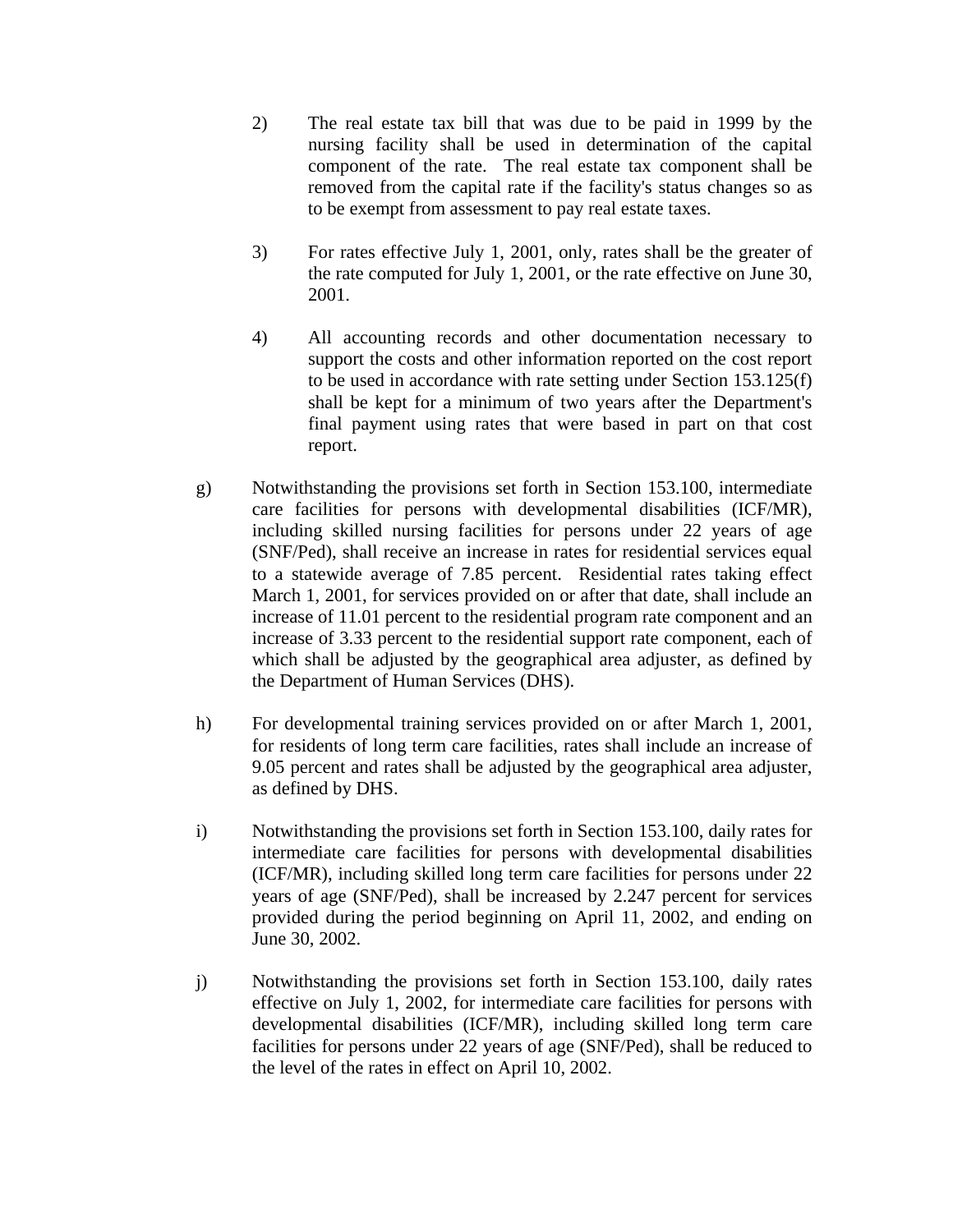- k) Notwithstanding the provisions set forth in Section 153.100, nursing facility (SNF/ICF) rates effective on July 1, 2002 will be 5.9 percent less than the rates in effect on June 30, 2002.
- l) Notwithstanding the provisions set forth in Section 153.100, daily rates effective on July 1, 2003, for intermediate care facilities for persons with developmental disabilities (ICF/MR), including skilled long term care facilities for persons under 22 years of age (SNF/Ped), shall be increased by 3.59 percent.
- m) Notwithstanding the provisions set forth in Section 153.100, developmental training rates effective on July 1, 2003, shall be increased by 4 percent.
- n) Notwithstanding the provisions set forth in Section 153.100, pending the approvals described in this subsection (n), nursing facility (SNF/ICF) rates effective July 1, 2004, shall be 3.0 percent greater than the rates in effect on June 30, 2004. The increase is contingent on approval of both the payment methodologies required under Article 5A-12 of the Public Aid Code [305 ILCS 5/5A-12] and the waiver granted under 42 CFR 433.68.
- o) Notwithstanding the provisions set forth in Section 153.100, the "Original Building Base Cost" for nursing facilities (SNF/ICF) which have been rented continuously from an unrelated party since prior to January 1, 1978, effective on July 1, 2004, shall be added to the capital rate calculation using the most recent cost reports on file with the Department no later than June 30, 2004. The "Original Building Base Cost" as defined in 89 Ill. Adm. Code 140.570 shall be calculated from the original lease information that is presently on file with the Department. This original lease information will be used to capitalize the oldest available lease payment from the unrelated party lease that has been in effect since prior to January 1, 1978, and continued to be in effect on December 31, 1999. Before the lease payment is capitalized, a 15 percent portion will be removed from the oldest available lease payment for movable equipment costs. After the lease payment is capitalized, a portion of the capitalized amount will be removed for land cost. The land cost portion is 4.88 percent. The remaining amount will be the facility's building cost. The construction/acquisition year for the building will be the date the pre-1978 lease began. The allowable cost of subsequent improvements to the building will be included in the original building base cost. The original building base cost will not change due to sales or leases of the facility after January 1, 1978.
- p) Notwithstanding the provisions set forth in Section 153.100, nursing facility (SNF/ICF) rates effective on January 1, 2005 will be 3.0 percent more than the rates in effect on December 31, 2004.